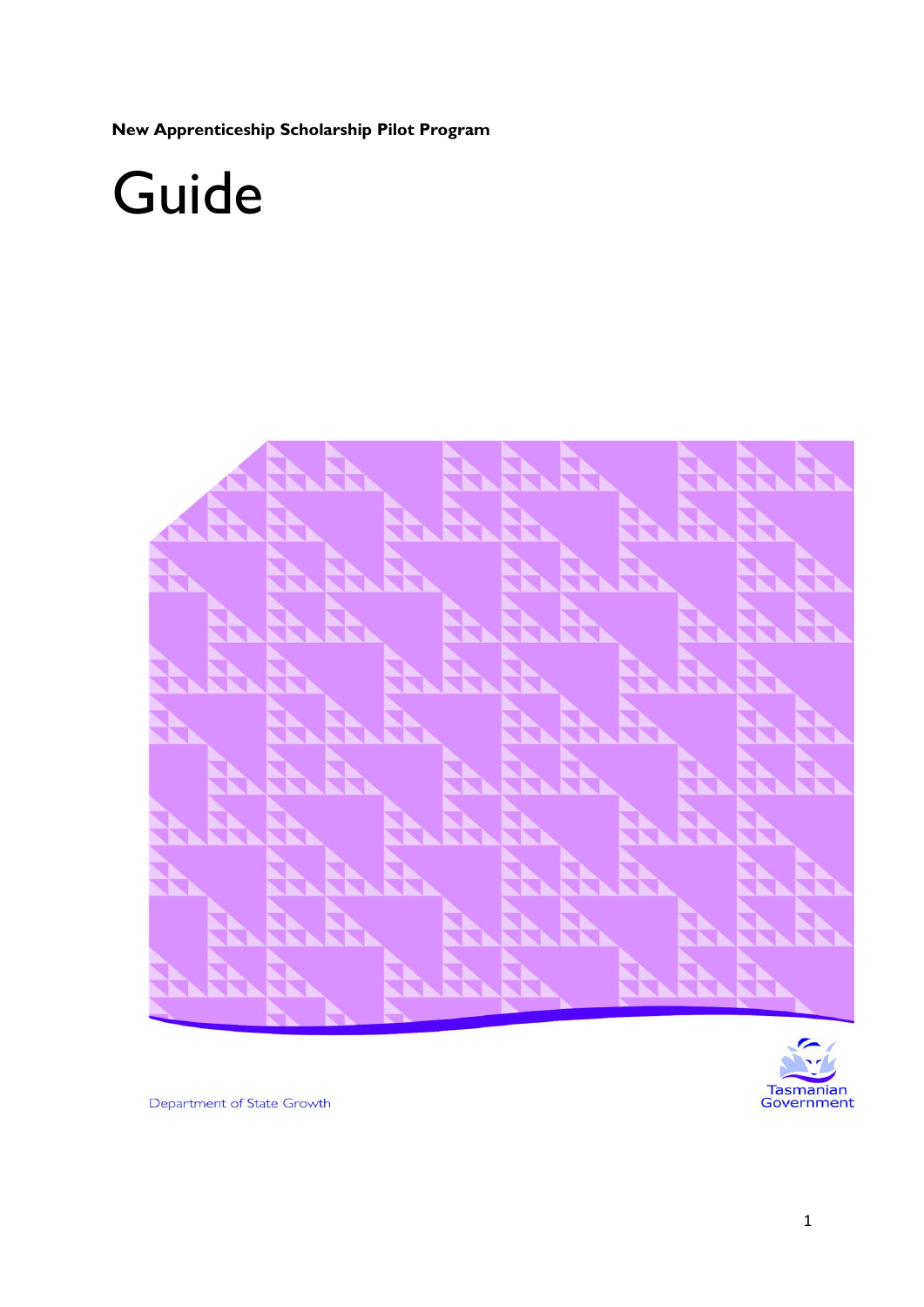This guide is to be used by parties seeking information in relation to the *New Apprenticeship Scholarship Program.*

The program is effective as of 1 January 2020.

Email: [nasp@skills.tas.gov.au](mailto:nasp@skills.tas.gov.au)

Potential applicants are encouraged to discuss their application with an Apprenticeship Network Provider prior to preparation of an application (see

[https://www.skills.tas.gov.au/employers/employing\\_an\\_apprentice\\_or\\_trainee/the\\_role\\_of\\_anps](https://www.skills.tas.gov.au/employers/employing_an_apprentice_or_trainee/the_role_of_anps) for contact details).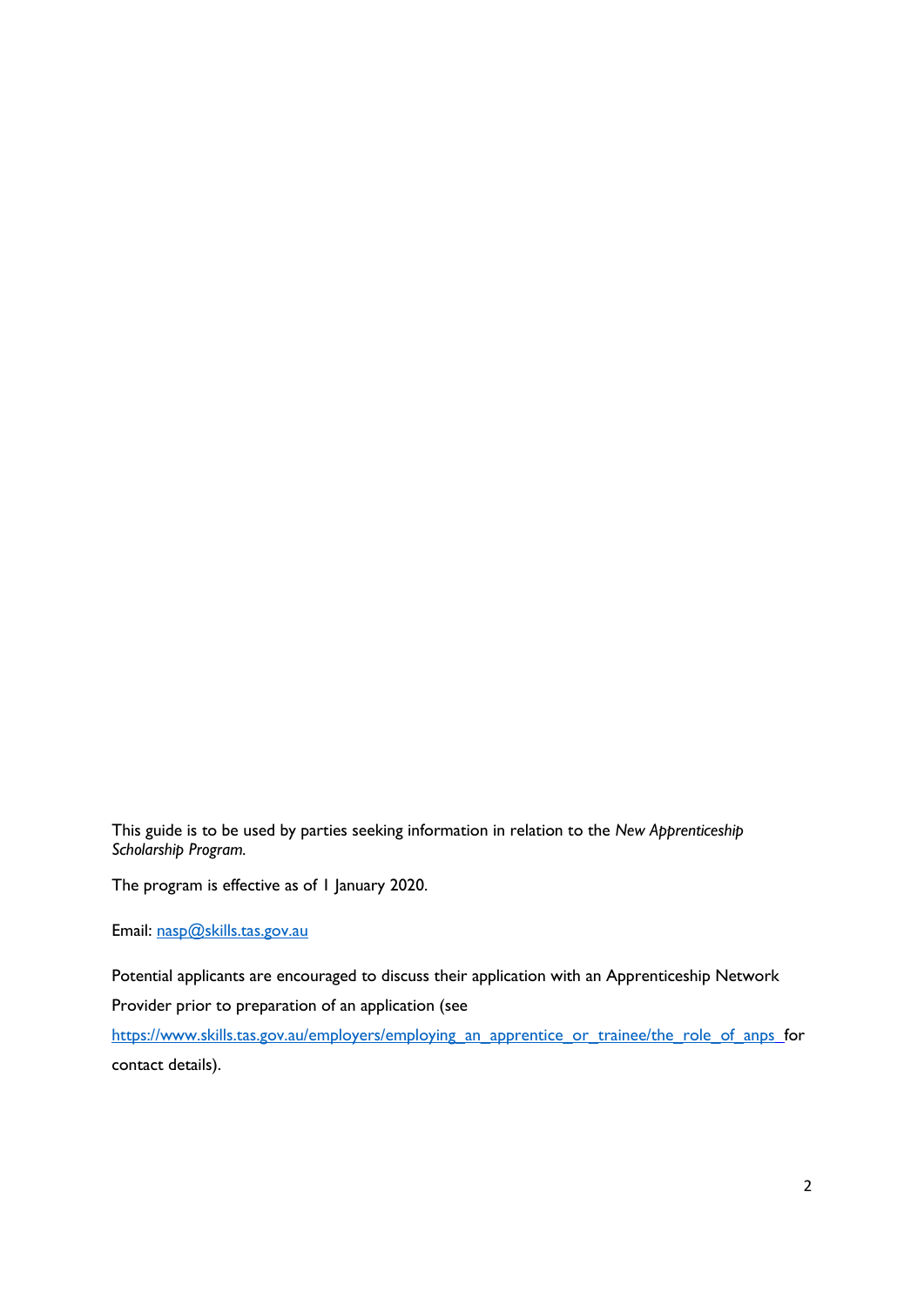## **Table of Contents**

| 2.      |  |
|---------|--|
| 3.      |  |
|         |  |
| 7.      |  |
| 8.      |  |
| 9.      |  |
| 10.     |  |
| $\Pi$ . |  |
| 12.     |  |
| 13.     |  |
| 4.      |  |
| 15.     |  |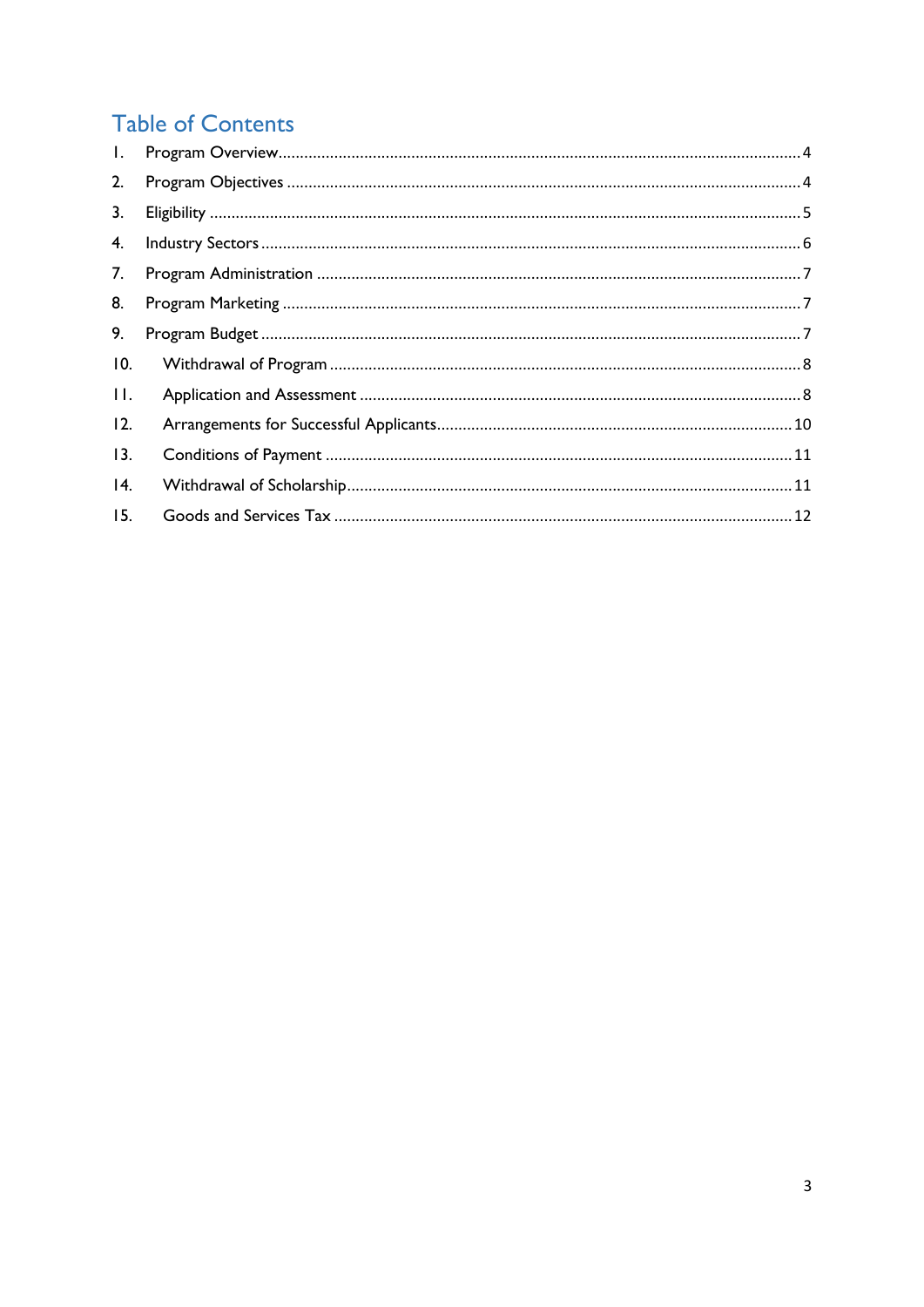#### <span id="page-3-0"></span>1. [Program Overview](#page-3-0)

The New Apprenticeship Scholarship Pilot Program (the Program) makes available 200 scholarships to eligible individuals who reside in North West Tasmania<sup>1</sup> and undertake a qualification as an apprentice or trainee with an employer in an eligible industry.

Under the Program, the individual apprentice or trainee can apply for a subsidy of up to \$2,000 for a full-time apprenticeship or traineeship, or \$1000 for a part-time apprenticeship or traineeship, in an identified target industry.

The scholarships are designed to support apprentices' and trainees' participation in approved training connected to their apprenticeship or traineeship, enabling them to pay for student fees, books and materials, transport, child care or other items or services that will assist them to participate.

The Program will initially support apprenticeships and traineeships in the following target industries:

- $\Box$ Child Care
- $\Box$ Aged Care, Disability Support
- $\Box$ Agriculture, Forestry and Fishing
- $\Box$ Transport and Logistics

The Program targets specific industries that are well placed to deliver growth in the number of apprentices and trainees employed in North West Tasmania, which will assist the Government's agenda to increase the number of apprentices and trainees by 40 per cent by 2025.

The scope, eligibility and performance of the Program will be regularly monitored and reviewed.

#### <span id="page-3-1"></span>2. [Program Objectives](#page-3-1)

The Program aims to:

1

- $\Box$ Support a skilled workforce in target industries in North West Tasmania.
- $\Box$ Increase the number of apprentices and trainees employed in North West Tasmania.
- $\Box$ Provide financial subsidies to apprentices and trainees to overcome barriers to undertaking an apprenticeship or traineeship.

 $1$  North West Tasmania is defined as the following Local Government Areas: Burnie City, Devonport City, Kentish, Circular Head, Waratah/Wynyard, West Coast, Latrobe, Central Coast, King Island.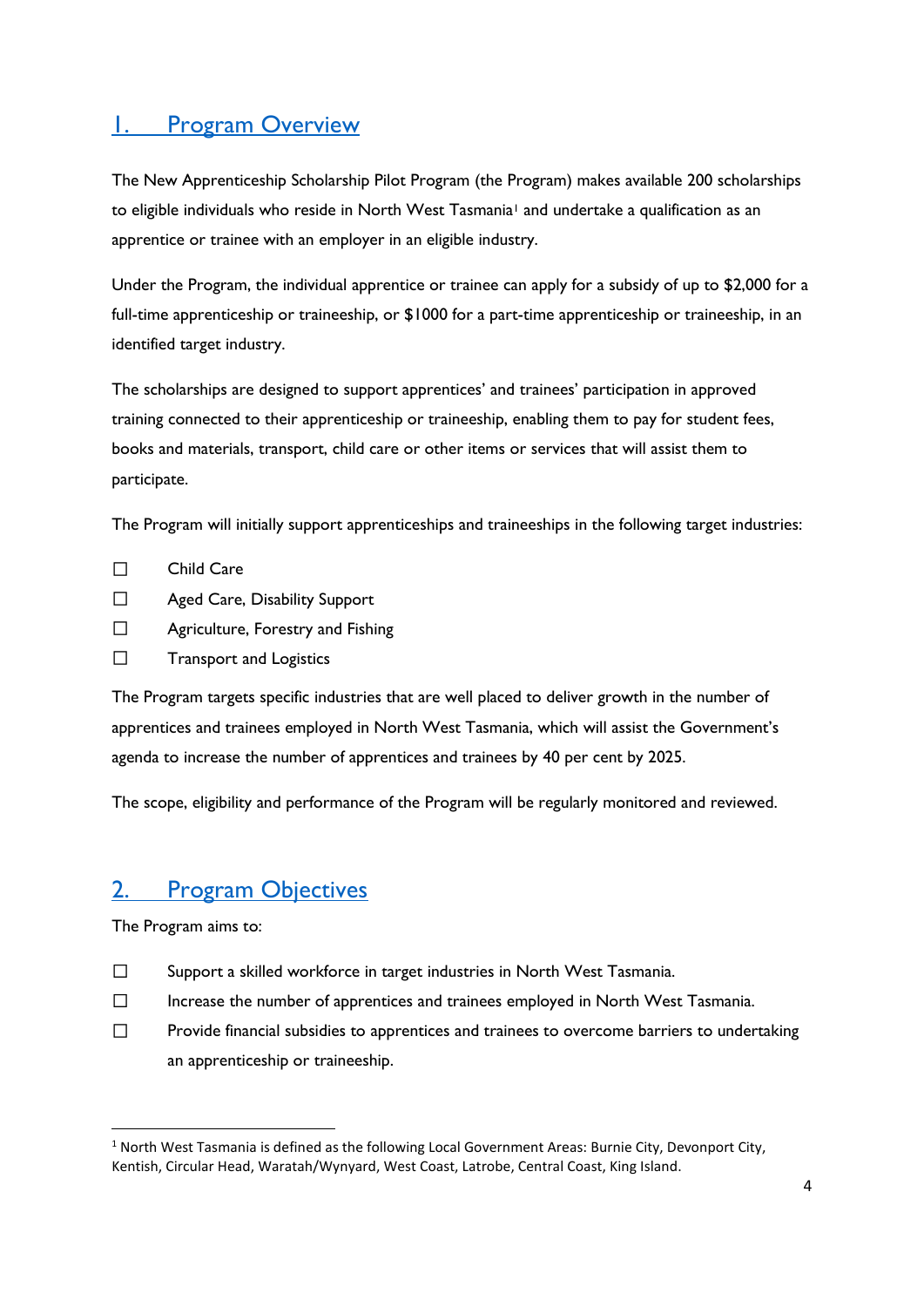## <span id="page-4-0"></span>3. [Eligibility](#page-4-0)

For the apprentice or trainee to be eligible to receive a scholarship under this Program, both the employer and the apprentice or trainee must meet a range of criteria, as detailed below.

#### 3.1 Employer Eligibility Criteria

To be considered eligible for the Program, the legal entity that is the employer of the apprentice or trainee:

3.1.1 must, according to the Australian Business Register (ABR), undertake activity in one of the nominated target industry subdivisions as its main business activity.

A list of nominated target industry subdivisions are provided in Section 4.

3.1.2 must employ (or host) the apprentice or trainee in a workplace in North West Tasmania.

Where the legal employer of an apprentice or trainee is a Group Training Organisation, and the apprentice and trainee is to be placed with a host employer, the host employer is required to meet criteria 3.1.1 and 3.1.2, and the GTO is required to meet criteria 3.1.2.

All apprentice and trainee eligibility criteria must also be met.

#### 3.2 Apprentice and Trainee Eligibility Criteria

For an apprentice or trainee to be eligible to claim the scholarship they must:

- 3.2.1 be a resident in the North West Tasmania,
- 3.2.2 commence in a training contract, registered on or after 1 January 2020, with an employer who meets the employer eligibility criteria,
- 3.2.3 enter into a training contract as a new worker, and
- 3.2.4 be 18 years or older.

All conditions of a training contract, including the Tasmanian Traineeships and Apprenticeships Committee (TTAC) policies and guidelines, must be met for the training contract to be registered.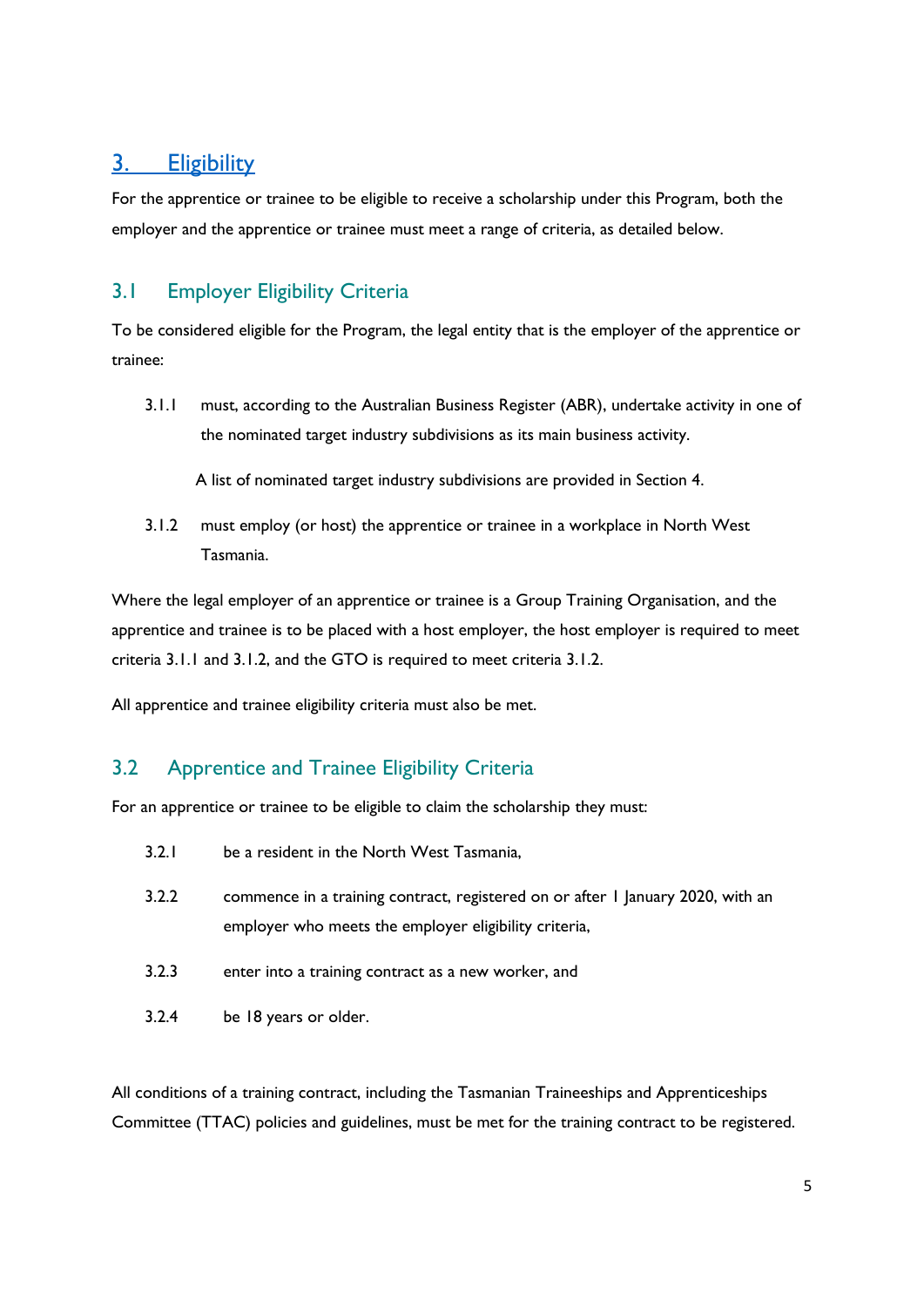Note that payment for approved applicants will only be made upon completion of the probation period of the relevant training contract (usually 90 days).

#### <span id="page-5-0"></span>4. [Industry Sectors](#page-5-0)

The Program is available where the legal entity that is the employer (or the host employer in the case of an apprentice or trainee employed by a Group Training Organisation), undertakes its main business activity in one of the eligible target industry subdivisions.

Businesses in those industries will be identified as those with specific division codes within the Australian and New Zealand Standard Industry Classification (ANZSIC) system, as recorded on the Australian Business Register. This ANZSIC division code forms part of every ABN registration. ABN details can be updated with the Australian Business Register if the main business activity of the business has changed since registration.

The ANZSIC division codes of the target industries currently nominated for the program are shown in Table 1.

Eligibility for the Program is determined and assessed by Skills Tasmania.

| Table 1: Nominated target industries by ANZSIC division code and subdivision |  |  |
|------------------------------------------------------------------------------|--|--|
|------------------------------------------------------------------------------|--|--|

| <b>ANZSIC</b><br>division code | <b>Industry</b>                                    | <b>Included subdivisions</b>                                    |  |
|--------------------------------|----------------------------------------------------|-----------------------------------------------------------------|--|
|                                | <b>TRANSPORT, POSTAL AND</b><br><b>WAREHOUSING</b> | 46 - Road Transport                                             |  |
|                                |                                                    | 47 - Rail Transport                                             |  |
|                                |                                                    | 48 - Water Transport                                            |  |
|                                |                                                    | 49 - Air and Space Transport                                    |  |
|                                |                                                    | 50 - Other Transport                                            |  |
|                                |                                                    | 51 - Postal and Courier Pick-up and Delivery<br><b>Services</b> |  |
|                                |                                                    | 52 - Transport Support Services                                 |  |
|                                |                                                    | 53 - Warehousing and Storage Services                           |  |
| Q                              | <b>HEALTH CARE AND SOCIAL</b><br><b>ASSISTANCE</b> | 86 - Residential Care Services                                  |  |
|                                |                                                    | 87 - Social Assistance Services                                 |  |
| А                              | <b>AGRICULTURE, FORESTRY</b><br><b>AND FISHING</b> | 01 - Agriculture                                                |  |
|                                |                                                    | 02 - Aquaculture                                                |  |
|                                |                                                    | 03 - Forestry and Logging                                       |  |
|                                |                                                    | 04 - Fishing, Hunting and Trapping                              |  |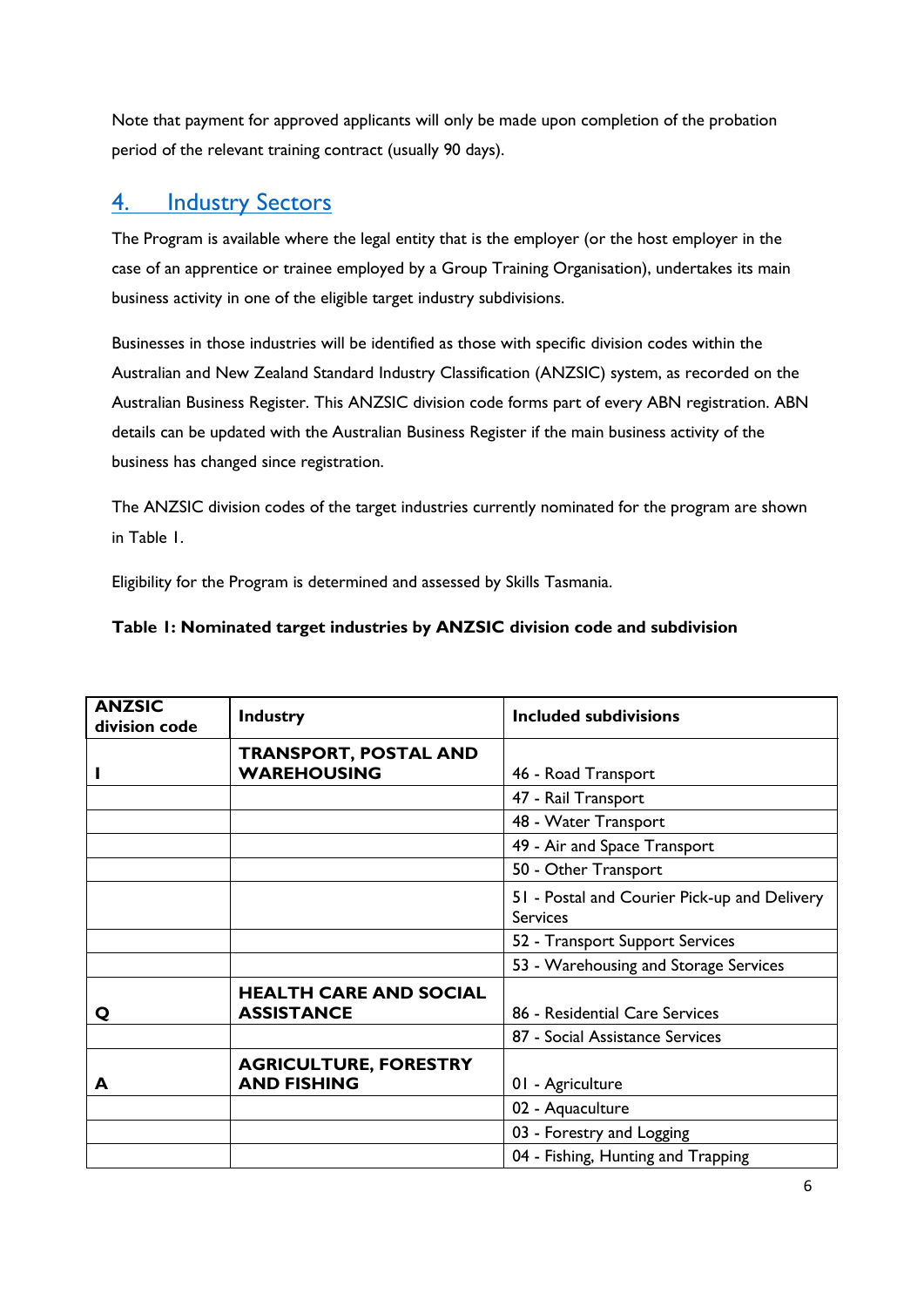#### <span id="page-6-0"></span>7. [Program Administration](#page-6-0)

This Program is administered by Skills Tasmania, under the management of Director, Training Operations and the Project Manager North West Job Ready Generation Package.

Director Training Operations is responsible for:

 Administration of the Program including the implementation of business systems and processes, the assessment of applications, and facilitation of payments under the Program.

Project Manager is responsible for:

- Development and implementation of the Program including initial communication to stakeholders;
- Ensuring the Program is reviewed periodically and is fit-for-purpose.

#### <span id="page-6-1"></span>8. [Program Marketing](#page-6-1)

Apprenticeship Network Providers (ANPs) operating in Tasmania are responsible for the promotion of this program, and the ANP is to provide the apprentice or trainee with relevant information and assistance in relation to the Program as part of their process for completing a training contract sign up, including:

- Providing information and advice regarding the eligibility criteria to the apprentices and trainees who may be eligible;
- Assisting apprentices and trainees to complete the application; and
- <span id="page-6-3"></span>Forwarding the application to  $n_{\text{asp}}(\omega)$ skills.tas.gov.au

#### <span id="page-6-2"></span>9. [Program Budget](#page-6-3)

Funding of \$400,000 has been committed to this Program.

Allocation of Program funding will be closely monitored by Skills Tasmania.

If the funding is close to becoming exhausted, a review of the Program will occur and a decision made regarding continuing the Program or closing it to new applications.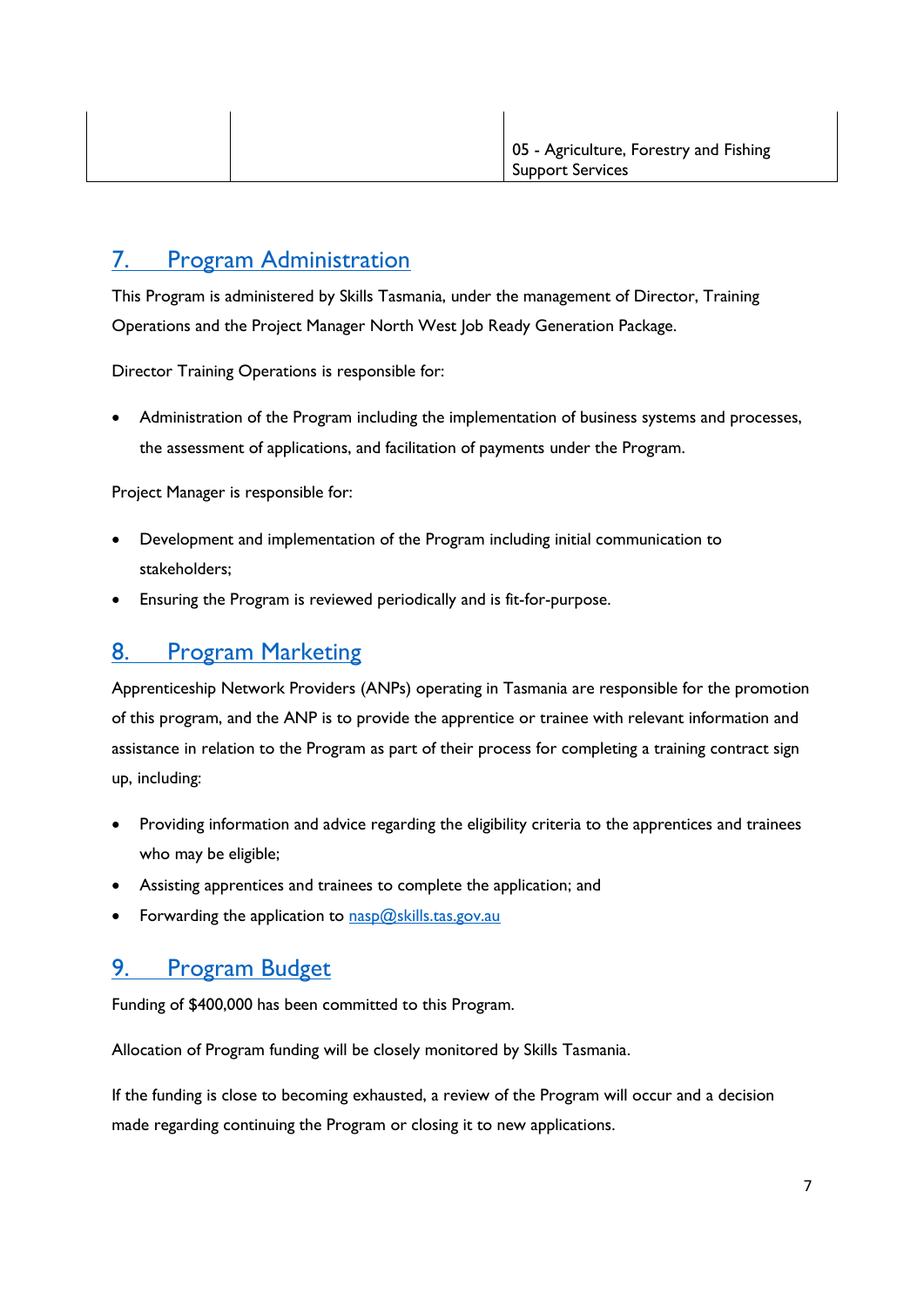Skills Tasmania will update the information on its website, and inform ANPs and industry organisations of any changes to the Program, as soon as practicable.

## <span id="page-7-0"></span>[10. Withdrawal of Program](#page-7-0)

Skills Tasmania has a responsibility to ensure the management of Program funds.

This Program may be withdrawn at any time.

If the Program is withdrawn, payment of the scholarship will still be honoured for all applications that have been previously approved by Skills Tasmania. . This is provided that the applicant meets and continues to meet the eligibility criteria at the time the payment falls due.

## <span id="page-7-1"></span>**11.** [Application and Assessment](#page-7-1)

#### 11.1 Application and Assessment Process

Apprentices and trainees who wish to apply for this Program should ensure that all eligibility conditions are met prior to completing an application. (As previously mentioned, ANPs can provide apprentices and trainees with relevant information and assistance in relation to the Program as part of their process for completing a training contract sign up).

Eligibility for the Program will be assessed by Skills Tasmania against the criteria at Section 3 on the basis of the information provided on the application lodged by the applicant. This information may be verified against various data sources, including the Australian Business Register.

Where mandatory criteria are not met, the application will be deemed ineligible and will not be approved for funding.

Skills Tasmania aims to process applications, and notify the applicant in writing regarding the approval or otherwise of an application, within 45 days of receipt.

Skills Tasmania, will determine the eligibility of each application for the Program.

Skills Tasmania may open future rounds, however those rounds may be subject to the same or different criteria.

#### 11.2 Application Form

Applications will be received via an approved application form and must be emailed to [nasp@skills.tas.gov.au](mailto:nasp@skills.tas.gov.au)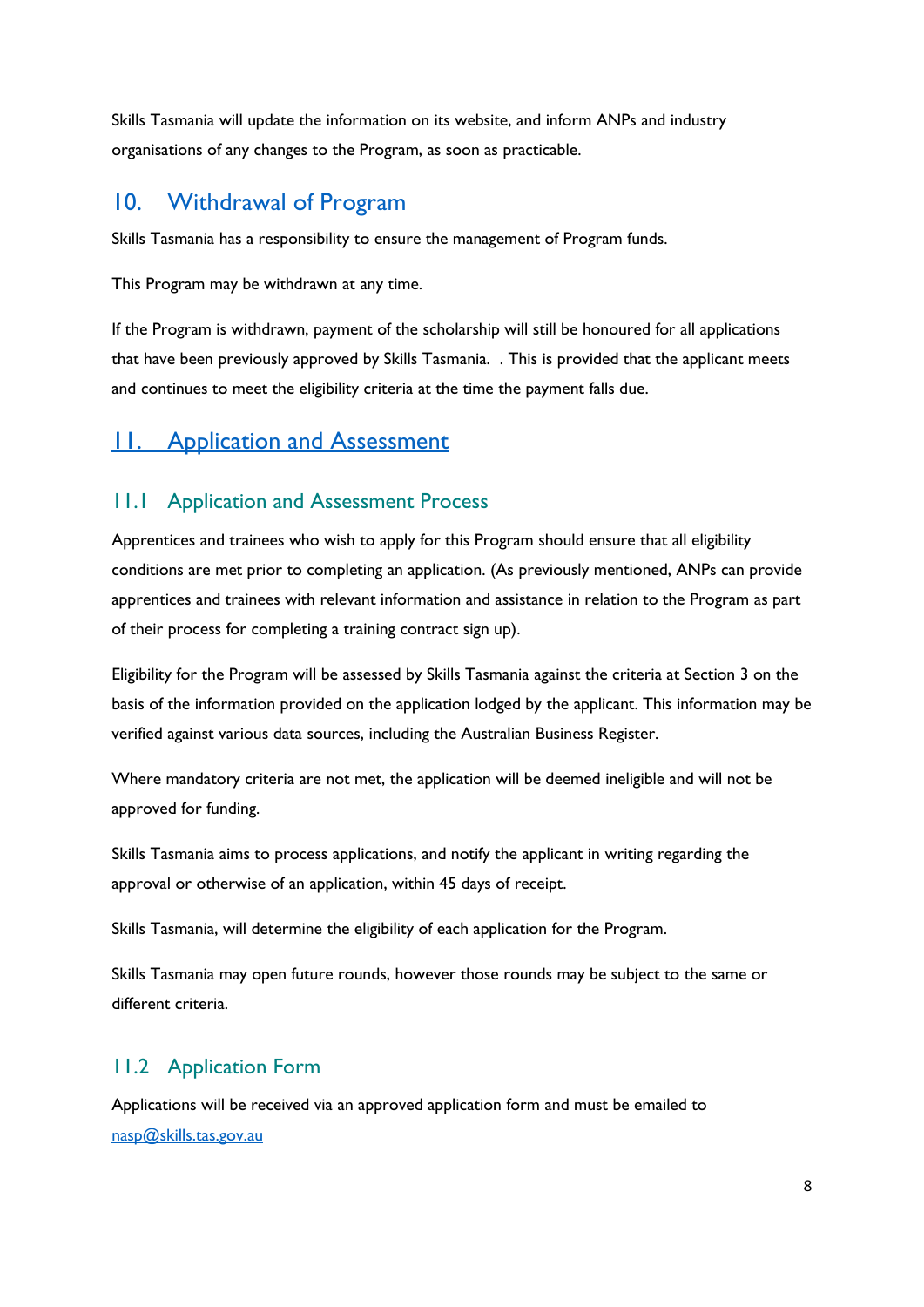For any further questions please email: [nasp@skills.tas.gov.au](mailto:nasp@skills.tas.gov.au)

#### 11.3 Submitting an Application

For an application to be considered, it must be lodged with Skills Tasmania whilst the Program is active, and meet the following requirements:

- 11.3.1 Each application must be submitted on the Application for New Apprenticeship Scholarships Pilot form and emailed to [nasp@skills.tas.gov.au](mailto:nasp@skills.tas.gov.au) . This can be lodged by the apprentice/ trainee or the ANP on behalf of the apprentice or trainee.
- 11.3.2 It is the apprentice or trainee's responsibility to ensure the application has been lodged and received by Skills Tasmania. This includes where the application has been lodged by the ANP on the apprentice or trainee's behalf. Evidence of lodgement should be sought from the ANP in the first instance.

This Program may be withdrawn at any time. Applications lodged with Skills Tasmania after the Program has been withdrawn will not be eligible for the scholarship.

#### 11.4 Relevant Legislation and Policies

Skills Tasmania will respect the privacy and confidentiality of any application information directly related to the business activities of the employer and/ or applicant applying for funding under this Program.

Underpinning all Tasmanian Government grants is *Treasurer's Instruction 709: Grants Management Framework* (TI709). An overview of TI 709 is provided at

<http://www.treasury.tas.gov.au/Documents/FMTI-0709.PDF> .

The Department of State Growth disburses public funds and is therefore accountable for the distribution of those funds. As part of the accountability process, the Department will publicise the level of its financial assistance including the terms and conditions of that financial assistance.

Management of personal information is in accordance with the *Personal Information Protection Act 2004* (Tasmania) and the *Privacy Act 1988* (Commonwealth). Information provided to Skills Tasmania is subject to the provisions of the *Right to Information Act 2009* (Tasmania), and may – where appropriate – be disclosed in accordance with this Act.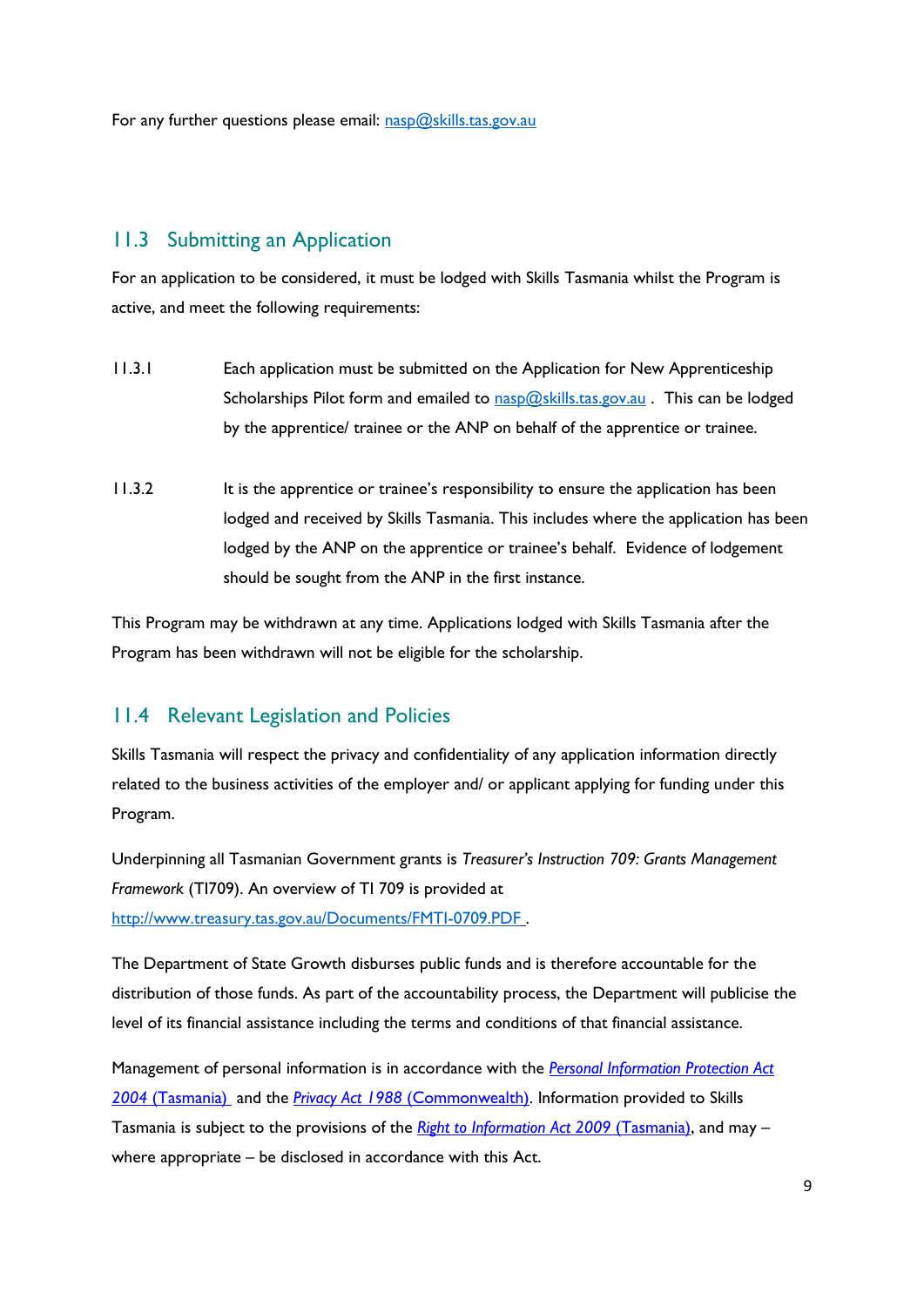For an apprenticeship or traineeship to be registered in Tasmania, it must meet the requirements of the national training contract, the *Training and Workforce Development Act 2013*, (found [here](https://www.legislation.tas.gov.au/view/html/inforce/current/act-2013-010) on www.thelaw.tas.gov.au) and the Tasmanian Traineeships and Apprenticeships Committee (TTAC) Policies and Guidelines (found at Skills Tasmania **TTAC**)

#### <span id="page-9-0"></span>12. [Arrangements for Successful Applicants](#page-9-0)

#### 12.1 Grant Agreement

In order to receive payment of the scholarship, all approved applicants are required to enter into a grant agreement with the Department of State Growth (Skills Tasmania), on behalf of the Crown in Right of Tasmania. The grant agreement sets out the obligations of both parties including the conditions of eligibility, and terms for acceptance and payment of the scholarship. The approved applicant should read the grant agreement and understand their obligations, rights and responsibilities under the grant prior to signing the agreement.

The Grant Agreement must be validly executed by both parties before payment can be made under the Program. Approval of an application under this Program does not commit the Department of State Growth to any future financial assistance under this or any other program.

#### 12.2 Payment of the Scholarship

The maximum scholarship payable to approved applicants is \$2,000 employed in a full-time apprenticeship or traineeship, and \$1,000 employed on a part-time apprenticeship or traineeship.

Full-time and part-time employment conditions are defined by the industrial arrangement under which the apprentice or trainee is employed and as specified on the apprentice or trainee's registered training contract.

The scholarship will be paid to approved applicants in one payment.

The grant payment is payable upon completion of the probation period of the registered training contract of the apprentice or trainee (once the employment status of the apprentice or trainee has been confirmed). A grant agreement will be forwarded to the apprentice or trainee within 28 days of the date the scholarship payment falls due. The scholarship payment will be paid by the Department of State Growth (Skills Tasmania) upon return of:

 $\Box$  the signed grant agreement, completed to the satisfaction of Skills Tasmania;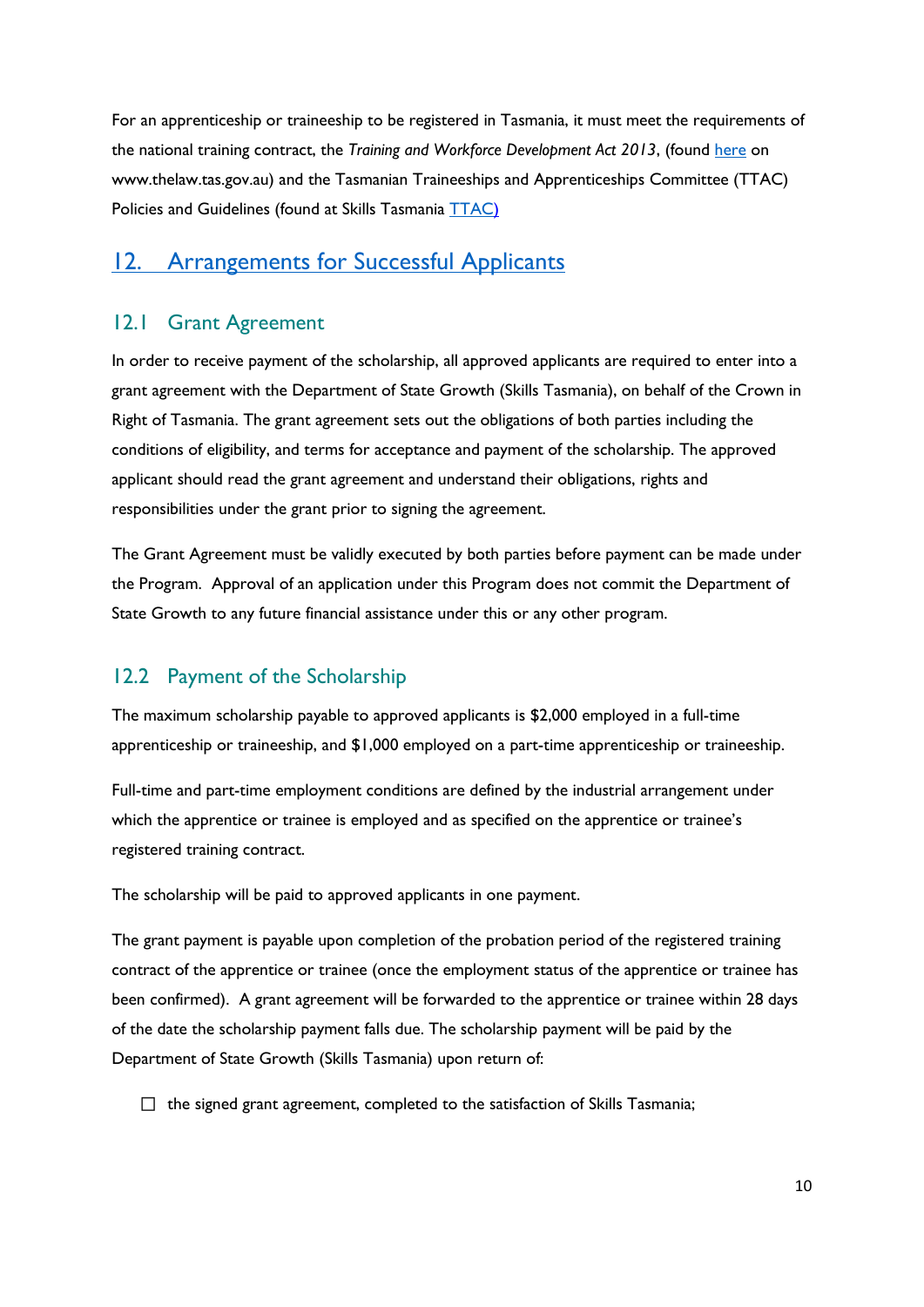- $\Box$  a completed copy of the Payment Claim letter, sent out by Skills Tasmania, including bank account details; and
- $\Box$  a compliant payslip identifying that the apprentice or trainee was employed at the time that the payment was due.

Payment of the scholarship will be made via electronic funds transfer to the account nominated by the applicant.

## <span id="page-10-0"></span>13. [Conditions of Payment](#page-10-0)

The apprentice or trainee is required to continue to meet all of the eligibility criteria at the time payment is due in order to receive payment.

All TTAC policies and guidelines must also be met, including the minimum and maximum hours requirements for each type of training contract. Payment will only be made where Skills Tasmania has no concerns in relation to the training contract and there are no known issues between the employer and the apprentice or trainee.

Where an apprentice or trainee changes employment status from full-time to part-time, or part-time to full-time while their training contract is active, the applicant will receive the scholarship amount that is applicable to the employment status that has been in place for the majority of the training contract probation period. This will be calculated as at the date the payment is due.

Where an apprentice or trainee completes their qualification prior to the scholarship payment being payable, the apprentice or trainee will still be eligible to receive the scholarship payment provided the apprentice or trainee was employed by the employer as an apprentice or trainee when they completed the qualification. This will also require Skills Tasmania to have confirmation from the registered training organisation (RTO) that the apprentice or trainee has successfully completed their qualification.

Where a scholarship payment has been made and it is subsequently confirmed that the payment was paid based on incorrect information provided by the apprentice or trainee, Skills Tasmania reserves the right to recover the scholarship amount that has been paid.

#### <span id="page-10-1"></span>14. Withdrawal of Scholarship

Once awarded, Skills Tasmania may withdraw the scholarship at any time before or after issuing if the scholarship conditions or Grant Agreement obligations are not met. These include: